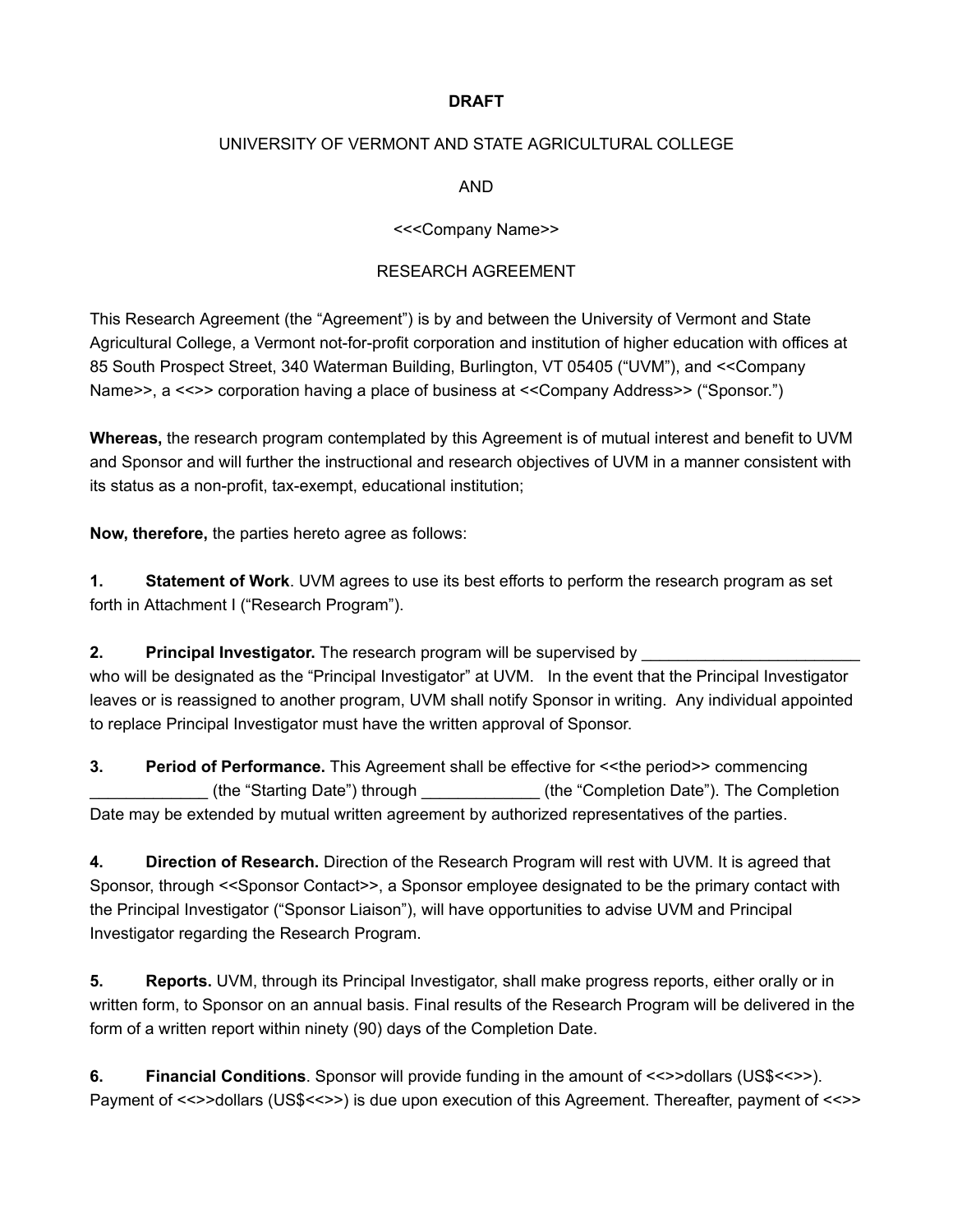dollars (US\$<<>>) is due at the beginning of each calendar quarter beginning three (3) months after the Effective Date.

OR

In consideration of the foregoing, Sponsor will reimburse UVM for all direct and indirect costs incurred in the performance of the Research, which shall not exceed the total estimated project cost of <<>> (US\$<<>>) without written authorization from the Sponsor. Sponsor will make actual payments to UVM upon receipt of monthly invoices. A final financial accounting of all costs incurred and all funds received by UVM shall be submitted to Sponsor within ninety (90) days of the close of the Completion Date.

**7. Publication**. UVM shall be free to disclose and publish the results of the Research Program after providing Sponsor with a thirty (30) day period to review each publication to identify any patentable subject matter and to identify any inadvertent disclosure of the Sponsor's proprietary information. If necessary to permit the preparation and filing of a patent application, the Principal Investigator and UVM may agree to an additional review period not to exceed sixty (60) additional days.

## **8. Patents and Inventions.**

a. Definition of Invention. For purposes of this agreement, "Invention" shall mean any discoveries, inventions, know-how, modifications, improvements, or other rights (whether or not protectable under state, federal, or foreign intellectual property laws) that are conceived, made or reduced to practice by the parties in the performance of the Research Program.

b. Title to Inventions. Title to any Invention conceived, made or first reduced to practice by UVM personnel shall remain with UVM ("UVM Inventions"). Title to any invention conceived by both Sponsor and UVM personnel shall be jointly owned ("Joint Invention.") Title to any Invention conceived, made or first reduced to practice by Sponsor personnel shall remain with Sponsor.

c. Disclosure and Filing of Inventions. Sponsor shall be notified of any UVM or Joint Invention promptly after the Principal Investigator discloses such to UVM. UVM (i) may file a patent application at its own discretion or (ii) shall do so at the request of Sponsor and at the Sponsor's expense.

### d. Licensing Options.

(i) Sponsor shall have a royalty-free, non-exclusive license to use UVM Inventions for research and development purposes.

(ii) Sponsor shall have an option to negotiate a royalty-bearing, sublicenseable, exclusive license to any UVM Invention or UVM's interest in any Joint Invention (the "Option"). Sponsor shall have ninety (90) days after Sponsor's receipt of UVM's written disclosure of such UVM or Joint Invention to elect this Option. If Sponsor does elect to exercise the Option, UVM and Sponsor shall negotiate in good faith a license agreement containing commercially reasonable terms and conditions. If Sponsor does not elect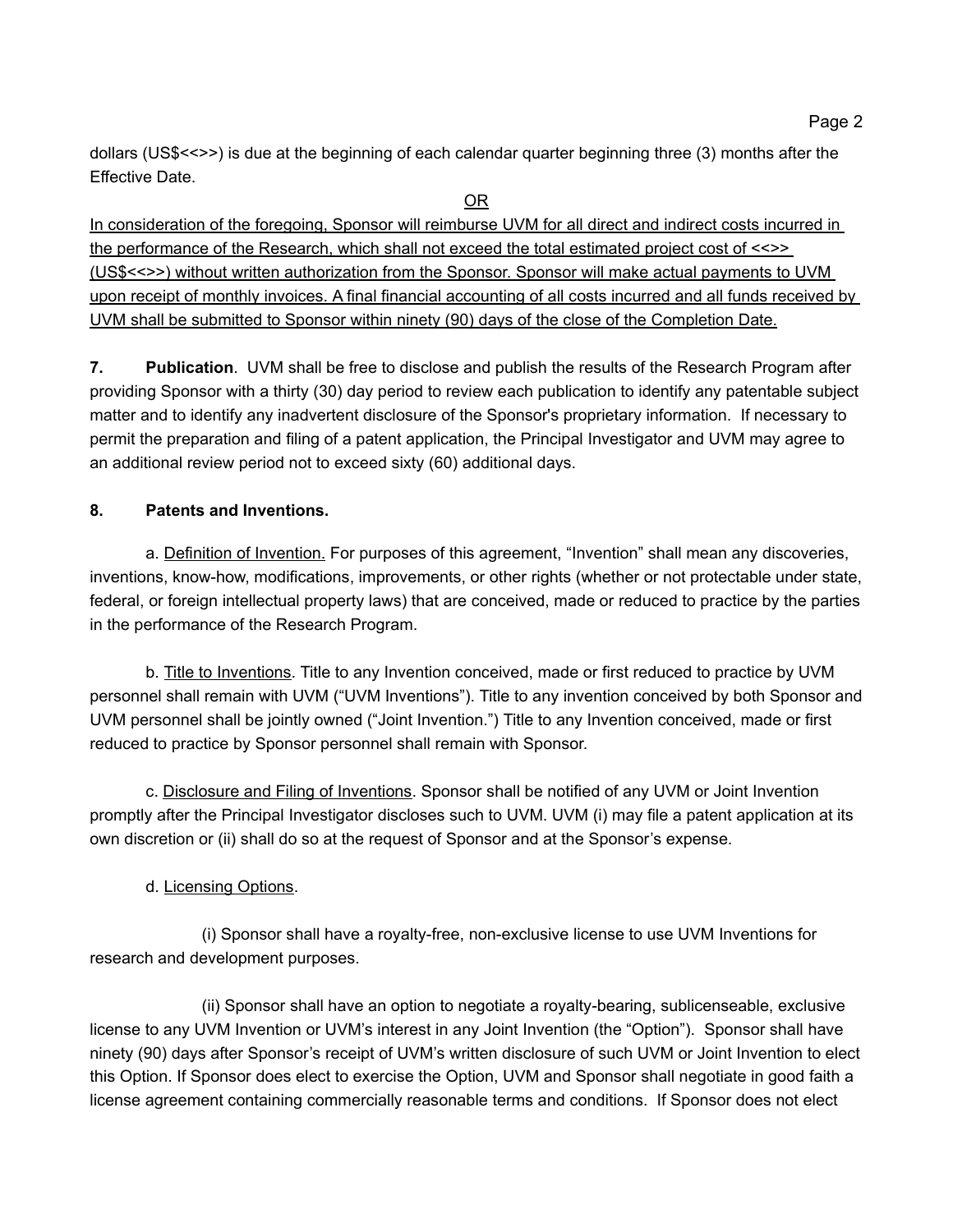this Option or if UVM and Sponsor are unable to reach agreement within six (6) months after Sponsor has exercised the Option, this Option shall terminate and each party shall have the right to exploit their interest in any Joint Inventions without account to the other party.

**9. Confidential Information**. During the term of this agreement, the parties may disclose certain proprietary information ("Confidential Information") to each other. All such Confidential Information shall be clearly designated as "CONFIDENTIAL" at the time of disclosure. The recipient party agrees that during the term of this Agreement and for a period of three (3) years thereafter, the recipient party will not use or disclose the Confidential Information to any third party without the prior written consent of the disclosing party. Notwithstanding the above, the recipient party shall have no obligation with respect to any Confidential Information that:

- a. is or later becomes generally available to the public by use, publication or the like, through no fault of the recipient party;
- b. is obtained from a third party with the legal right to disclose same to the recipient party;
- c. the recipient party already possessed such information prior to disclosure by the disclosing party, as shown by written records;
- d. is independently developed by the recipient party
- e. is required by law or regulation to be disclosed.

If the Confidential Information is required to be disclosed pursuant to subsection 9.e, the party required to make that disclosure shall notify the other to allow that party to assert whatever exclusions or exemptions maybe available to it.

**10. Use of Data**. Subject to the terms of Section 8 above, each party may retain and use data resulting from this Research Program for its own purposes.

**11. Equipment**. UVM shall retain title to any equipment purchased with the funds provided under this Agreement.

**12. Indemnification**. Sponsor agrees to indemnify and hold UVM harmless from liability of any nature or kind including defense costs or expenses, from, or on account of, any and all suits or damages, of any kind, resulting from injuries or damages sustained by any person or persons or property by virtue of Sponsor's negligence or performance of this contract unless such liability results solely from UVM's performance of this contract or its negligence.

**13**. **Insurance**. Each party agrees to maintain commercial general liability insurance in an amount not less than \$1,000,000 per occurrence, combined single limit, for third party bodily injury and property damage liability, including products, completed operations and contractual liability.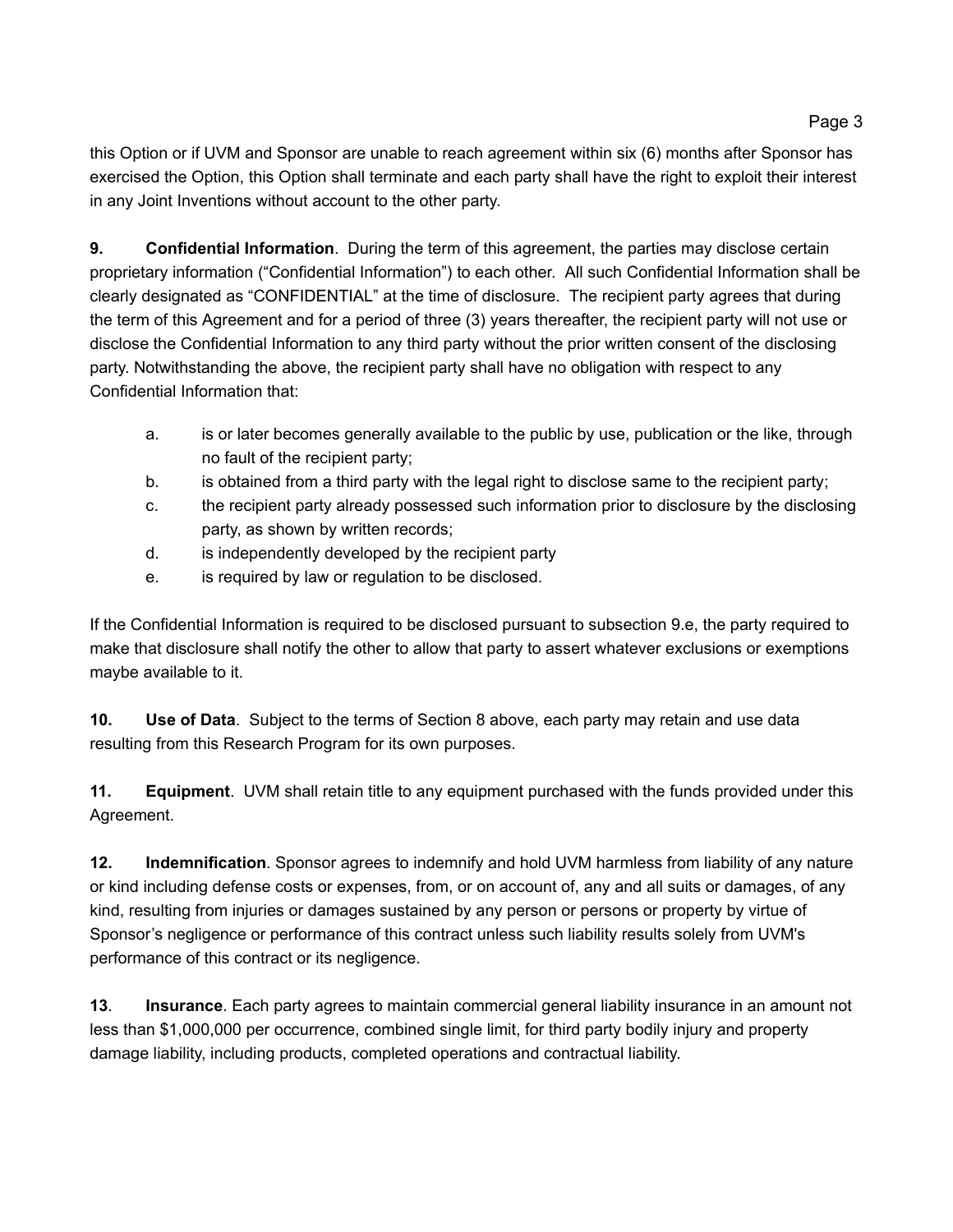**14. No Representations and Warranties.** UVM makes no representations or warranties of any kind, express or implied, concerning the research or any intellectual property rights, including, without limitation, warranties of merchantability, validity of any intellectual property rights or claims, whether issued or pending, or the absence of latent or other defects, whether or not discoverable. Specifically, and not to limit the foregoing, UVM makes no warranty or representation (i) regarding the validity or scope of the Research Program or any intellectual property rights optioned or granted hereunder and (ii) that the exploitation of the Research Program or any intellectual property rights will not infringe any patents or other intellectual property rights of UVM or of a third party.

**15. Compliance with Laws.** UVM and Sponsor agree to comply with all federal, state and local laws, executive orders, rules, regulations and ordinances which may be applicable to such party's performance of its obligations under this agreement. UVM's obligations to transfer technology to Sponsor, provide technical information and reports to Sponsor, and otherwise perform under this Agreement are contingent upon compliance with applicable United States export control laws and regulations. The transfer of certain technical data and commodities may require a license from a cognizant agency of the United States Government or written assurances by Sponsor that Sponsor shall not export technical data, computer software or certain commodities to specified foreign countries without prior approval of an appropriate agency of the United States Government. UVM does not represent that a license shall not be required, nor that, if required, it shall be issued. In addition, Sponsor certifies that no information or materials that it discloses or transfers to UVM are controlled by US export control laws. If Sponsor wishes to disclose information or materials controlled by US export control laws, Sponsor shall notify UVM prior to disclosure and shall not disclose or transfer said information or materials until Sponsor receives notice from UVM that it intends to accept said information or materials.

**16. Termination**. This Agreement may be terminated by either party upon thirty (30) days written notice to the other party. In the event of termination by either party, Sponsor shall reimburse UVM for all unreimbursed expenses and non-cancellable encumbrances reasonably or necessarily made prior to the effective date of termination, such reimbursement, in combination with prior payments, not to exceed the total specified in Section 6 above. Conversely, UVM shall refund any amount paid by Sponsor in excess of all expenses and non-cancellable encumbrances reasonably or necessarily made prior to the effective date of termination. In the event of termination, UVM shall provide Sponsor with copies of work in progress under the agreement.

# **17. General.**

a. Notices. Any notices required to be given or which shall be given under this Agreement shall be in writing and be addressed to the parties as shown below. Notices shall be delivered by certified or registered first class mail (air mail if not domestic) or by commercial courier service and shall be deemed to have been given or made as of the date received.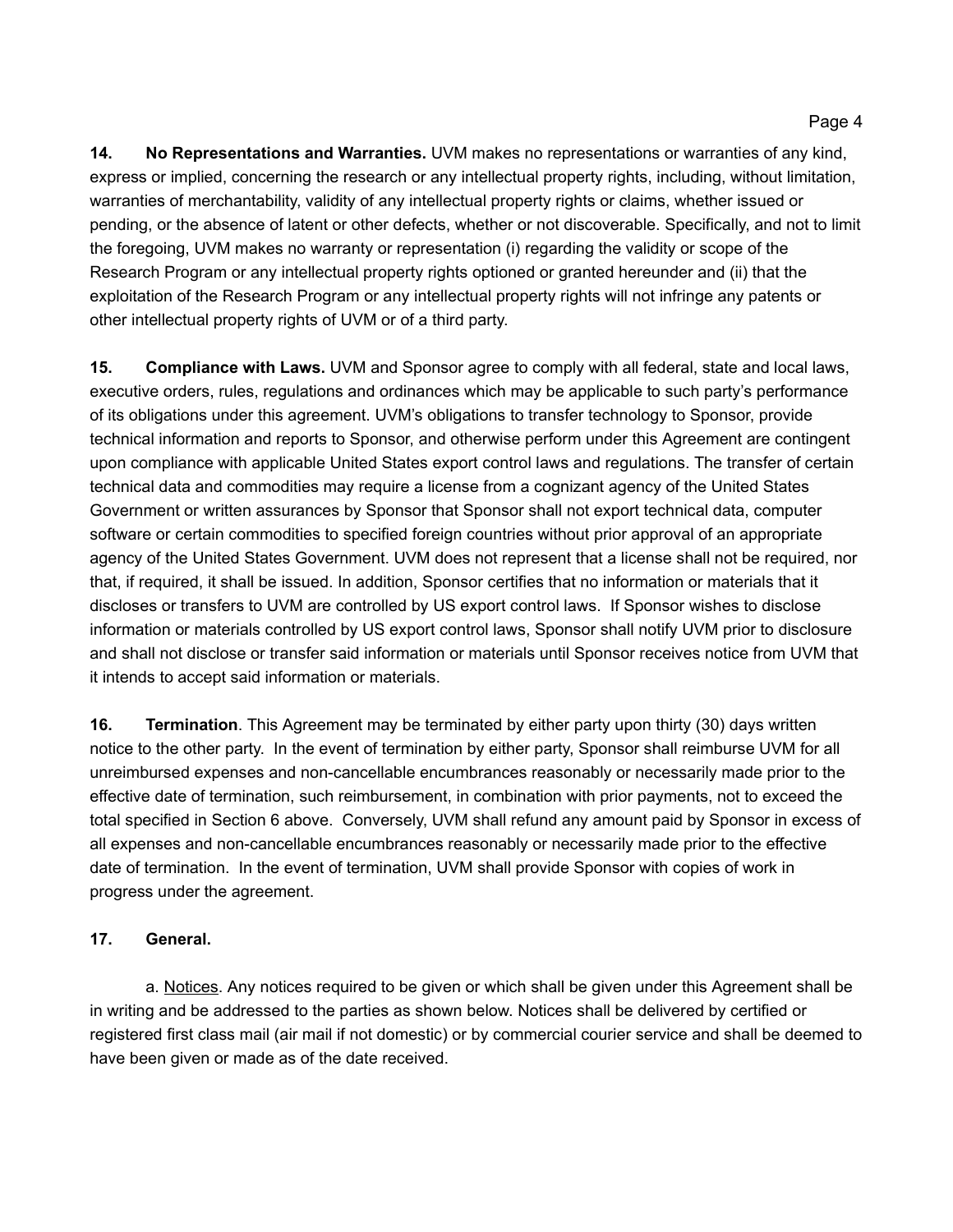If to UVM: If to Sponsor: Program Director, Pre-Award Services **PLEASE ADVISE** Office of Sponsored Programs University of Vermont 231 Rowell Building 106 Carrigan Drive Burlington, VT 05405 Tel: 802-656-4067 Fax: 802-656-3190

Inquiries relating to billing and payment under this Agreement shall be addressed to the parties as shown below.

> If to UVM: If to Sponsor: Marcy Whittle, Director **PLEASE ADVISE** University of Vermont Grant Contract Administration Services 85 South Prospect Street 223 Waterman Building Burlington, VT 05405

b. Independent Contractors. For the purposes of this Agreement and all services to be provided hereunder, the parties shall be and shall be deemed to be independent contractors and not agents or employees of the other party. Neither party shall have the authority to make any statements, representations or commitments of any kind or to take action which shall be binding on the other party, except as may be expressly provided for herein or authorized in writing.

c. Assignment. This Agreement shall be binding upon and inure to the benefit of the parties hereto and the successors to substantially the entire business and assets of the respective parties hereto. This Agreement shall not be assignable by either party without the written consent of the other party; any attempted assignment is void.

d. Create Act. No party shall invoke the CREATE ACT without written consent of the other party.

e. Governing Law. This Agreement shall be governed in all respects by the laws of the State of Vermont without regard to its conflict of laws principles, and Sponsor and University agree to submit to the jurisdiction of the courts of the State of Vermont.

f. Force Majeure. Neither party shall be responsible to the other for failure to perform any of the obligations imposed by this Agreement, provided such failure shall be occasioned by fire, flood, explosion, lightning, windstorm, earthquake, subsidence of soil, failure of destruction, in whole or in part, or machinery